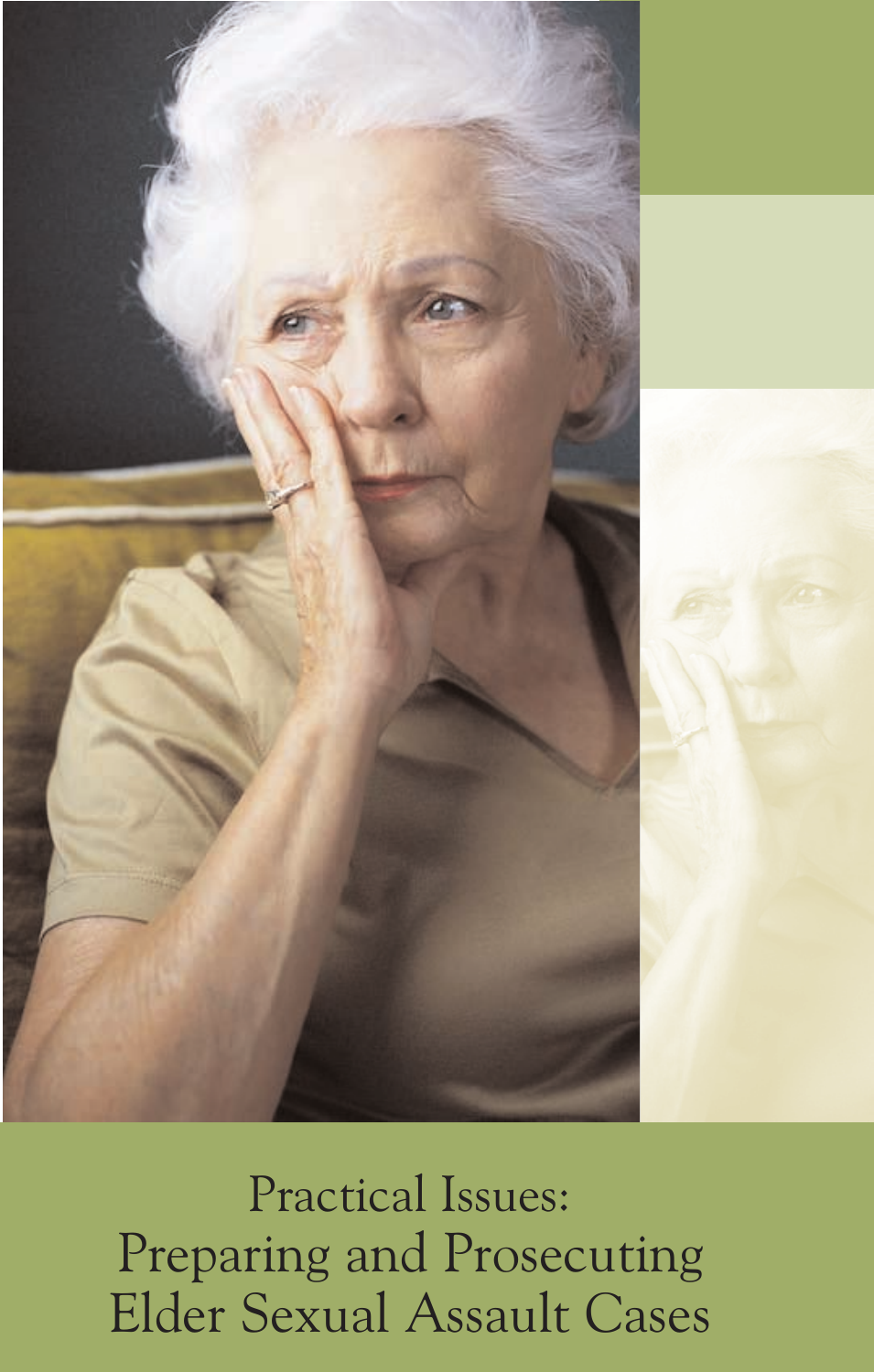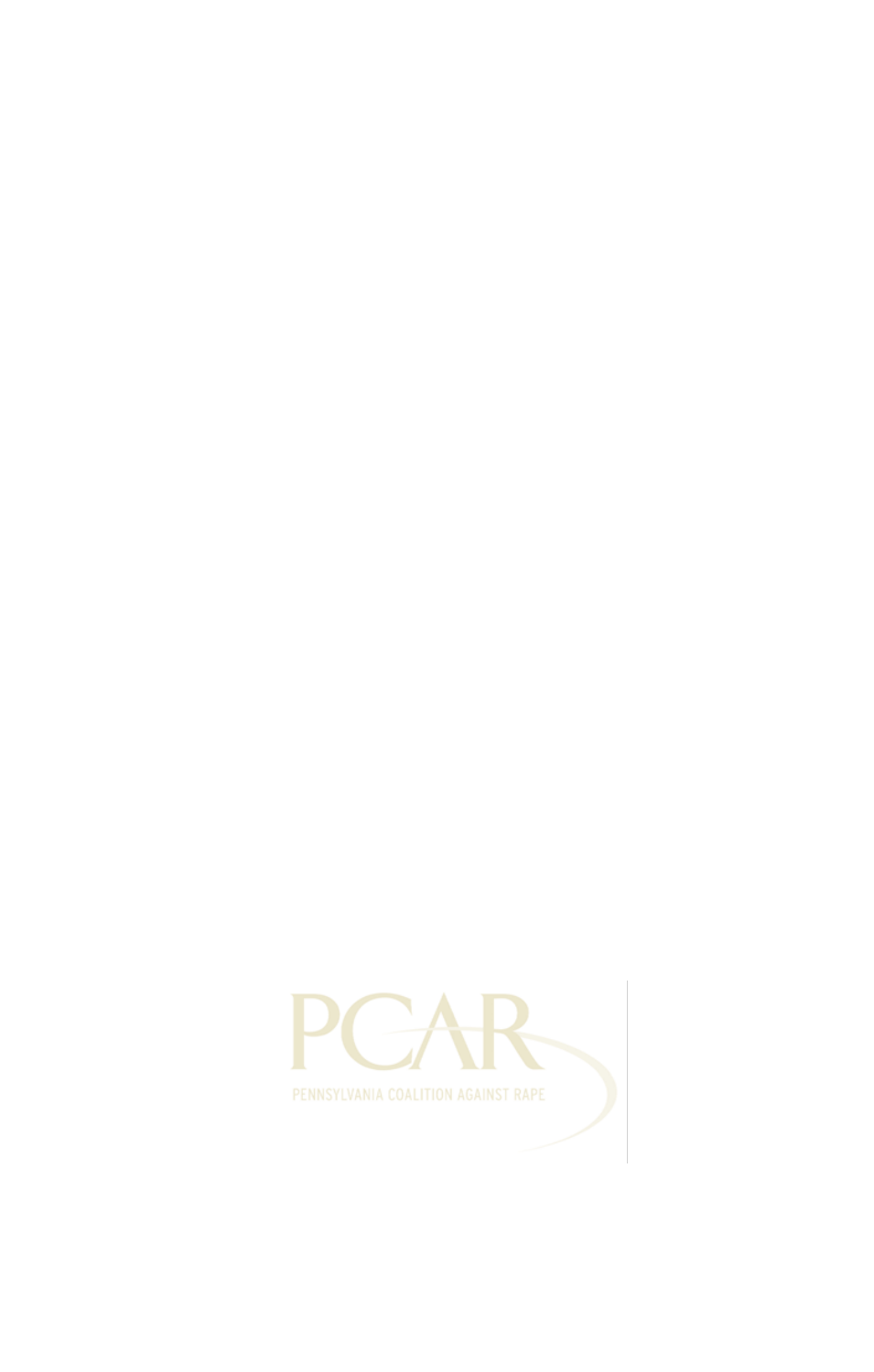### Practical Issues: *Preparing and Prosecuting Elder Sexual Assault Cases*

Providing legal services to elder victims of sexual violence is a unique challenge to a large number of professionals from various disciplines. The prosecution process involves a multi-disciplinary effort including prosecutors, rape crisis center staff, protective service workers, law enforcement officers, medical and nursing personnel. Issues involving competency, medical care and trauma, can arise in cases where the victim is over the age of 60 and are especially important when bringing such cases to court. To improve the chances for a successful prosecution, it is imperative that professionals recognize and act to minimize potential concerns inherent in the prosecution of cases involving elder victims of sexual assault. This booklet will explore obstacles to prosecution and offer practical solutions for professionals involved in cases of elder sexual abuse.

*Note: Throughout this booklet, the authors refer to elder victims as female and their perpetrators as male because research shows most victims are female and most perpetrators male. This is not to say that elder men are not victims or women are not perpetrators of sexual violence.*

> *Only one out of four cases of elder abuse is reported and sexual abuse is believed to be the least reported type of elder victimization*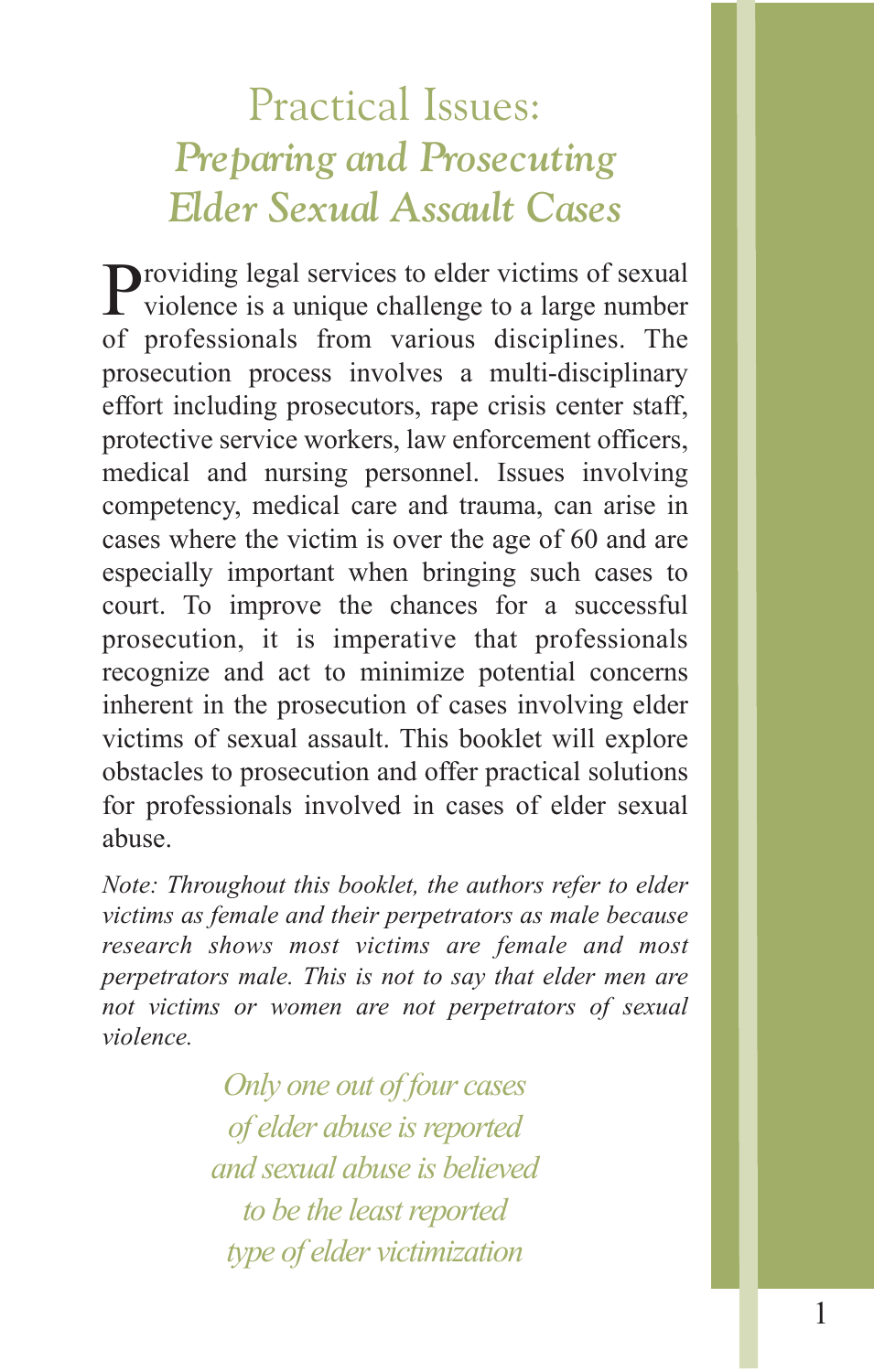## Underreporting rting *Underreporting*

The initial hurdle to bringing a case of elder sexual assault to court is the underreporting of the crime. Research clearly indicates that the majority of elder sexual assault cases are not reported. Older victims are highly unlikely to report the crime-much more so than younger victims. Only one out of four cases of elder abuse is reported, and sexual abuse is believed to be the least reported type of elder victimization.<sup>1</sup> Reasons for underreporting, include shame, fear, lack of knowledge, doubt and cognitive impairment. If an elder sexual abuse case is never brought to the attention of law enforcement, there can be no prosecution.

# The Reluctant Witness SS *The Reluctant Witness*

When elder sexual abuse is reported, the reporter is often someone other than the victim: a friend or family member, a nurse who witnessed the abuse, or another health care professional who recognized the signs of rape through vaginal bleeding or other trauma. Victims may be apprehensive about pressing charges against the perpetrator. The elder victim may appear uncooperative because she does not trust the service provider. In the eyes of the elder victim the professional conducting the interview, whether it is the district attorney, advocate or police officer, is a stranger with whom she may feel uncomfortable discussing the details of sexual assault.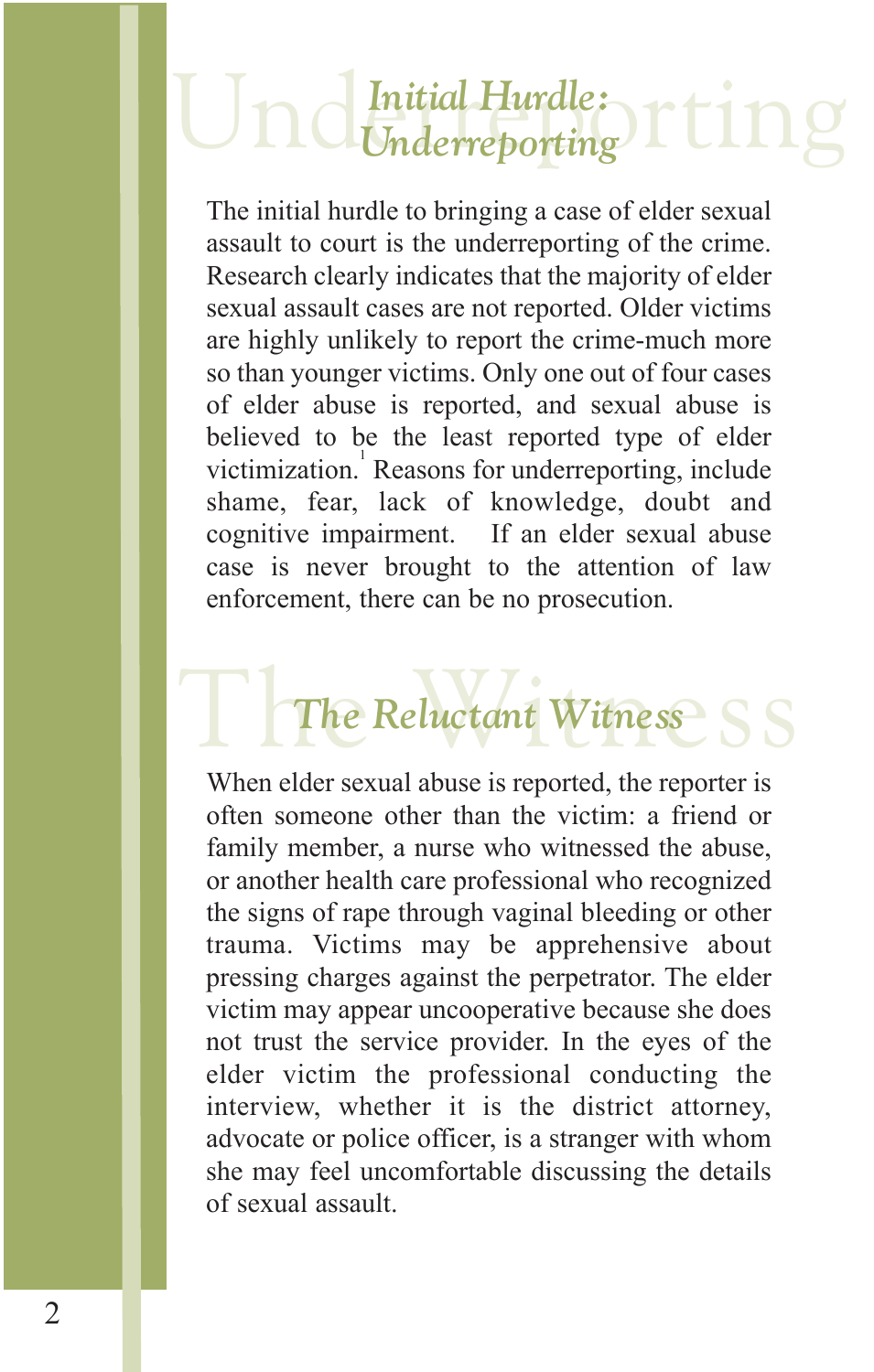#### Building Rapport

Before discussing the facts of a particular case, it is important to build rapport with the victim. Staff needs to be prepared to understand that elder sexual crime victims may be suspicious, embarrassed, fearful and/or blame themselves. Every moment spent with an elder victim helps build that rapport, even if discussion involves the weather, favorite foods, hobbies, or other topics unrelated to the sexual assault. While time restraints are part of any victim service profession, spending a little more time with an elder victim will go a long way to establishing rapport. This will also aid in accurately measuring the strength of the case. Once that rapport is established, the victim will be more willing to discuss the details of the case and more forthcoming about events.

#### Frailty/Disabilities of Elder Victims

Be aware that the victim may be humiliated by her frailty. She may have wanted to fight back and may even have tried to with all her power, but her body was not strong enough to escape the attacker. It is common for many elderly people to say that while they have the body of an eighty-year-old, they feel as though they are only thirty years old. Not being able to fight off an attacker may force an elder victim to reluctantly admit that she is vulnerable.

#### Caregivers and Family Members as Perpetrator

In most elder sexual assault cases, the perpetrator is a caregiver or family member-representing a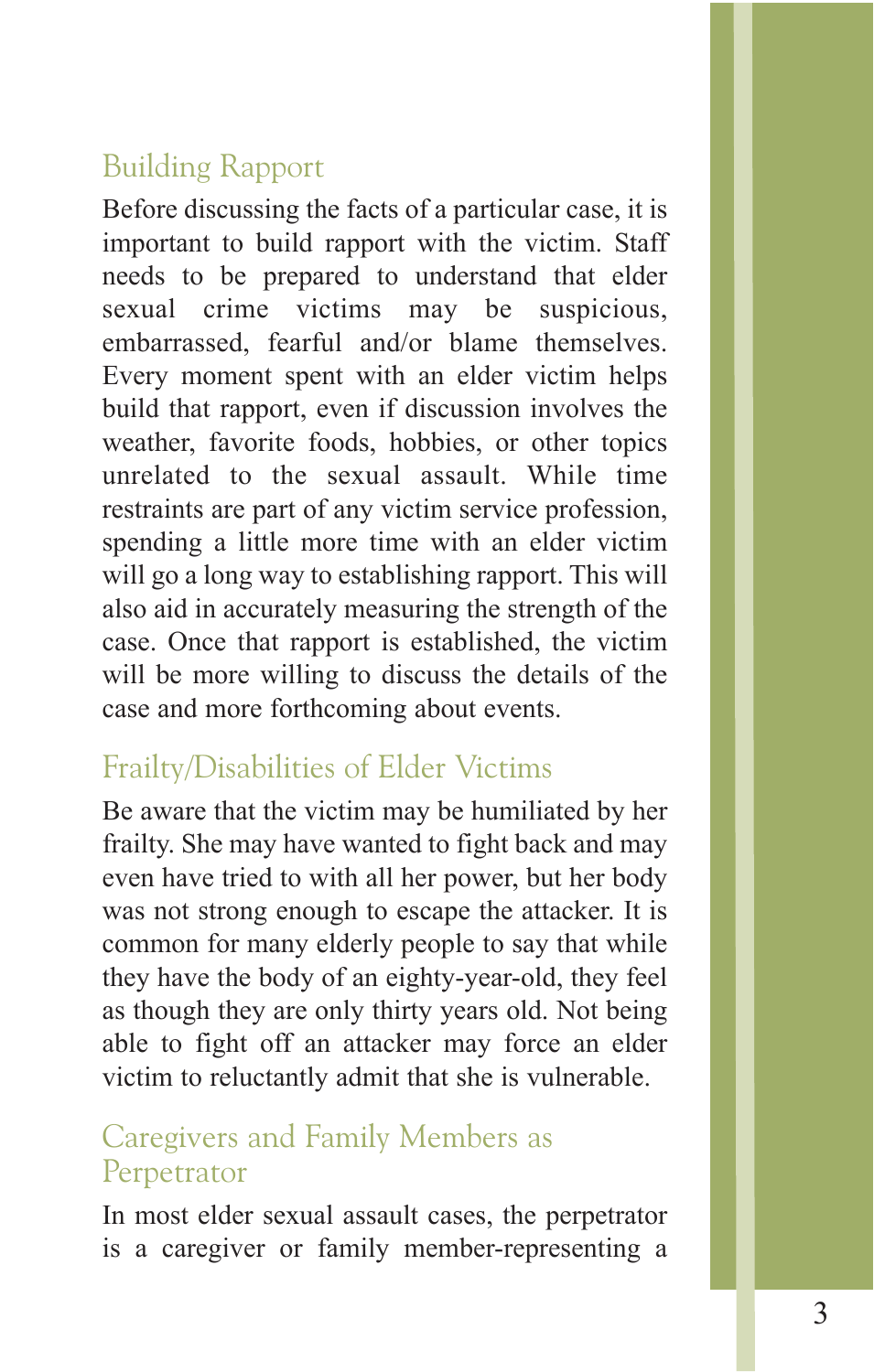unique betrayal of trust. The victim often has already experienced losses of power and control due to dependence on the caregiver for such routine activities of daily living such as feeding, clothing and bathing. When sexual abuse occurs in a care giving situation, the partially or fully dependent victim may feel she can not end or get away from the abuse because of the dependence for care.

Several elder sexual assault studies identify sons as the majority of perpetrators. This makes prosecution of the perpetrator even more difficult for victims. First, it can be emotionally dissonant for a mother to accept that her son could be sexually abusive. Second, most victims find it difficult to send their own child to jail. Third, the victim may blame herself for the abuse by questioning her parenting skills. Self-blame often occurs when the child was sexually or physically abused in the past by a relative or friend of the family and the mother feels that she could have done more to stop the abuse. Forth, the victim may feel her abuse is retaliatory for the prior abuse she or her spouse committed against the perpetrator.

> *Several elder sexual assault studies identify sons as the majority of perpetrators.*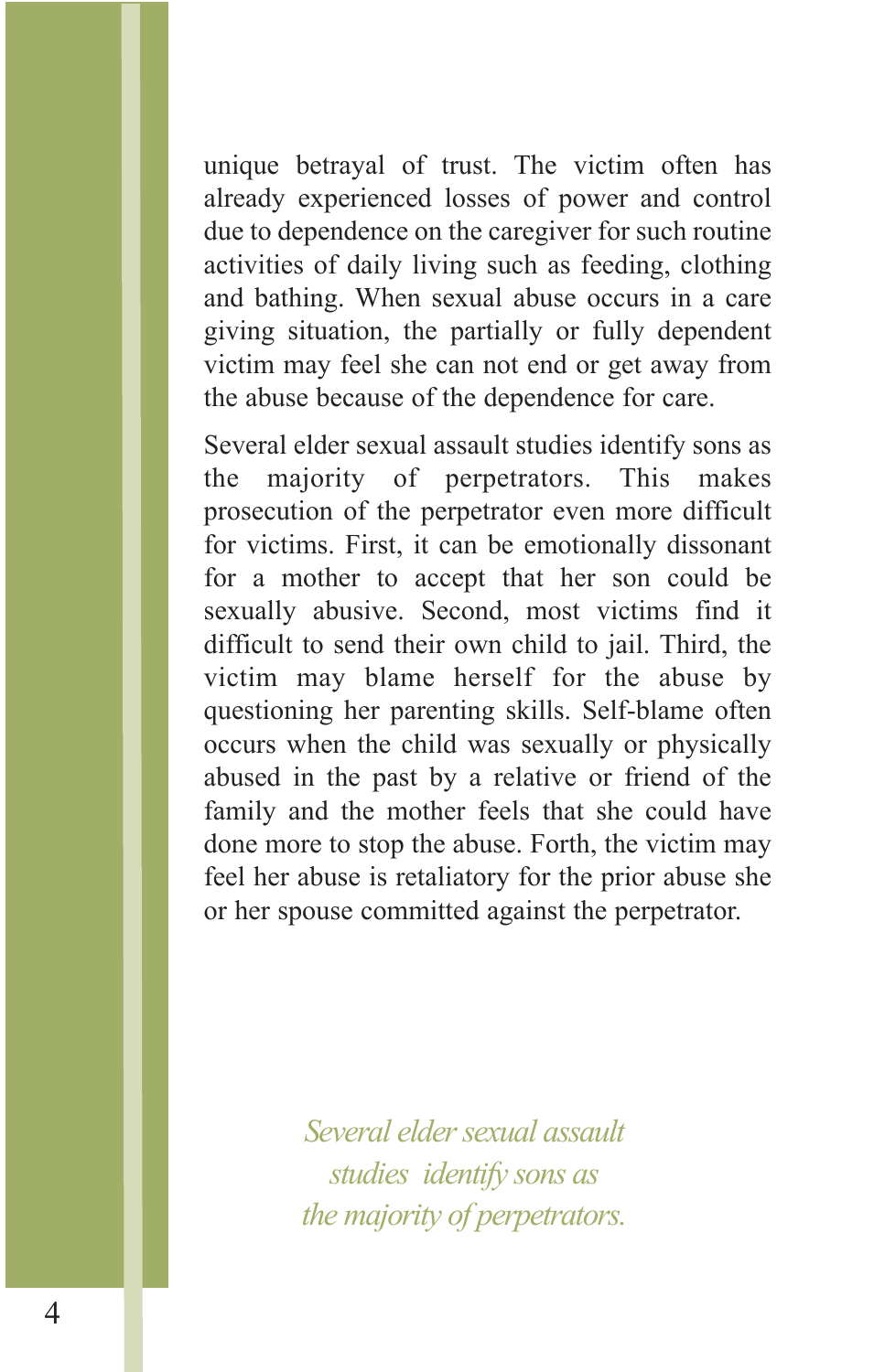# Differences *Generational Differences*

As with each generation, there is a set of perceptions and social norms that accompany our elders. Professionals must have an understanding and sensitively about generational differences and be prepared to make the necessary adaptations to work effectively with an elder victim.

#### Beliefs About Sex

Generational differences about sex and discussing it publicly must be considered when working with an elder victim. While sex may be more openly discussed today, people born during an earlier generation were raised under very different circumstances. Sex and sexual acts were considered private matters. This is especially true with anal or oral sex, which were viewed as "deviant."

An elderly woman in Pennsylvania was forced to perform oral sex on her male perpetrator, something she had never done before. The woman told the police she had been raped, and was taken to the hospital for a sexual assault forensic exam. The woman was so ashamed of performing oral sex that she told no one that the rape had been oral. As can be expected, the exam showed no signs of vaginal penetration, and the police became suspicious of the woman's claim. Eventually, the woman's case was dropped. Months later, in the supportive setting of counseling, the woman disclosed that she had been raped orally. Prosecutors, victim witness staff and sexual violence advocates should ensure they ask about all the various sex acts that can occur during a sexual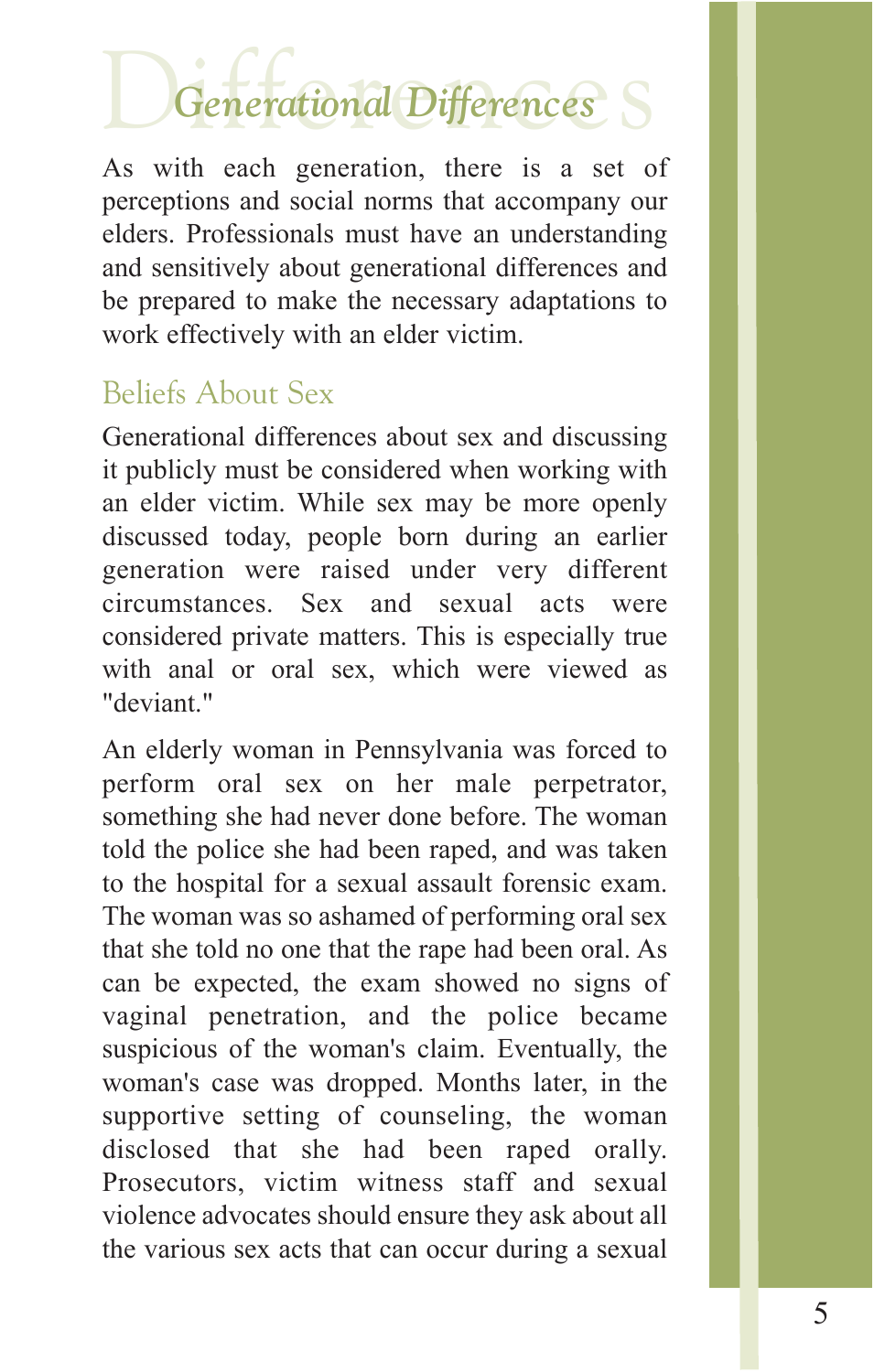assault, but do so using the utmost sensitivity. When interviewing the victim about details of the sexual assault, it is important to show through words and actions that the victim can trust those involved with the case.

#### Internalized Rape Myths

When discussing generational beliefs surrounding sex, the concept of forced sex further complicates the issue because sexual violence has generally been discussed as a problem of rape by strangers in the media. Thus, older women may not know the definition of rape or that intimate partners, friends, family members, or acquaintances can be perpetrators. Another generational assumption is that the male libido is uncontrollable and insatiable. Women, on the other hand, are expected to control their sexual urges and serve as the providers of the fulfillment of male sexual needs. In this line of thinking, if a woman is raped by someone she knows, it is her fault; she did not do enough to harness the male libido. Elder victims, some who are completely bedridden, have expressed selfblame for "seducing" their rapists.

> *Elder victims, some who are completely bedridden, have expressed self-blame for "seducing" their rapists.*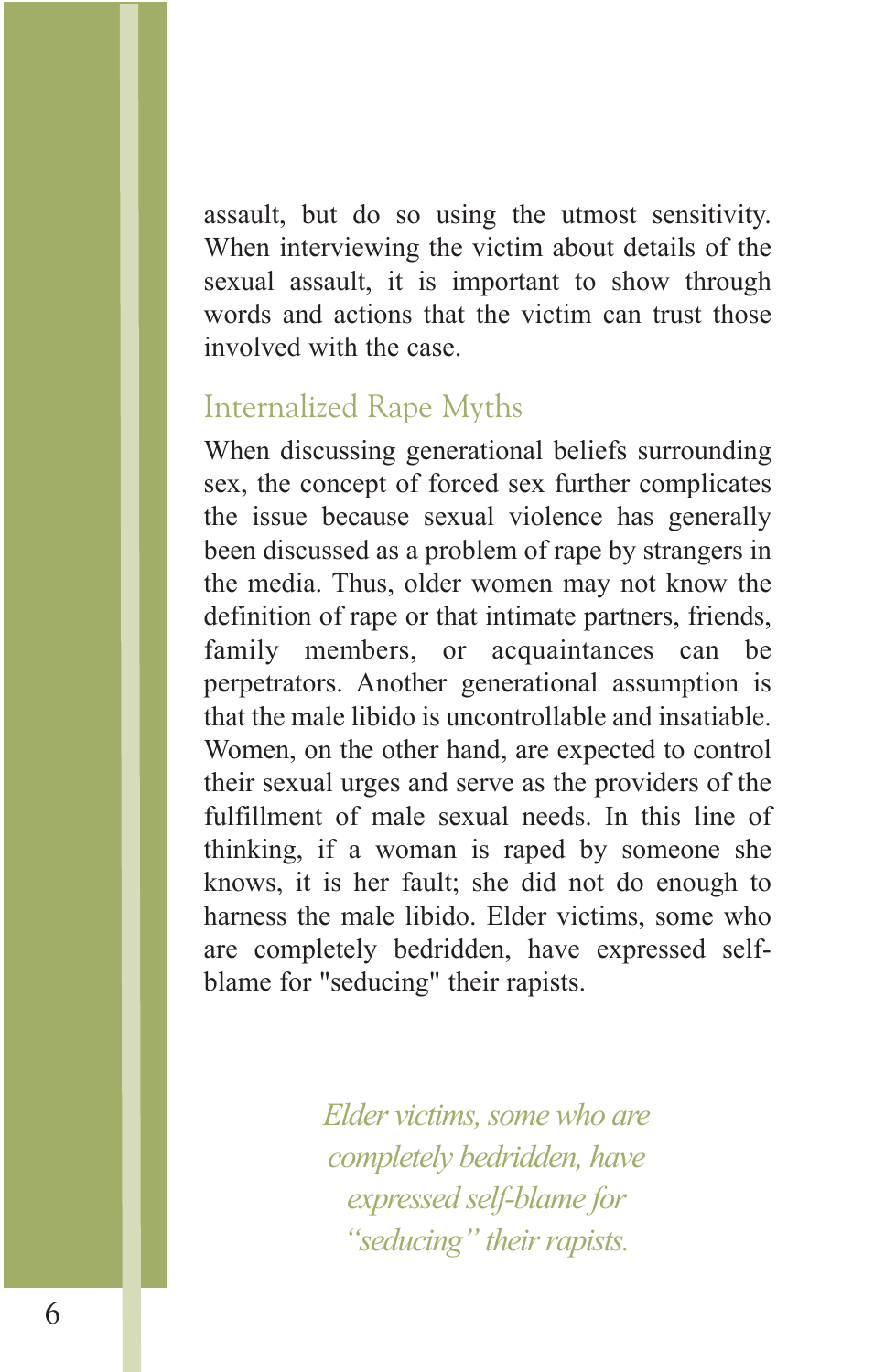# **V** Addressing Elder Victim's Fears S *Addressing Elder Victim's Fears*

An elder victim may be anxious when first meeting with victim witness advocates and prosecutors, just as younger victims. Fears such as not being believed, reprisal by the perpetrator, the loss of autonomy and being alone may cause a victim to remain silent about sexual abuse. Of course, each victim is an individual with unique fears. If the abuse was long-standing, the victim may have made a coded or outright disclosure that was not believed by caregivers or family members. She may now be afraid of not being believed once again. Additionally, a victim may feel that the abuser will be able to talk his way out of trouble and not be held accountable.

#### Continued or Escalated Abuse

When she or another person reports sexual abuse, the victim often fears continued or escalated abuse. If the victim lives in a nursing home or other facility, she may also fear retaliation for involving the facility in a lawsuit or criminal prosecution. The victim may be afraid that the facility will restrict her privileges, that her care will deteriorate, or that she will be transferred to another facility.

Loss of Autonomy and Fear of Being Alone A woman who lives alone in her own home and is sexually abused by a caregiver is often terrified that her relatives will put her in a nursing home. Her family may feel that the victim is incapable of living on her own since she was powerless to stop the abuse. This is especially true when the victim is not the one who reports the crime, but when the abuse is discovered through some other means. For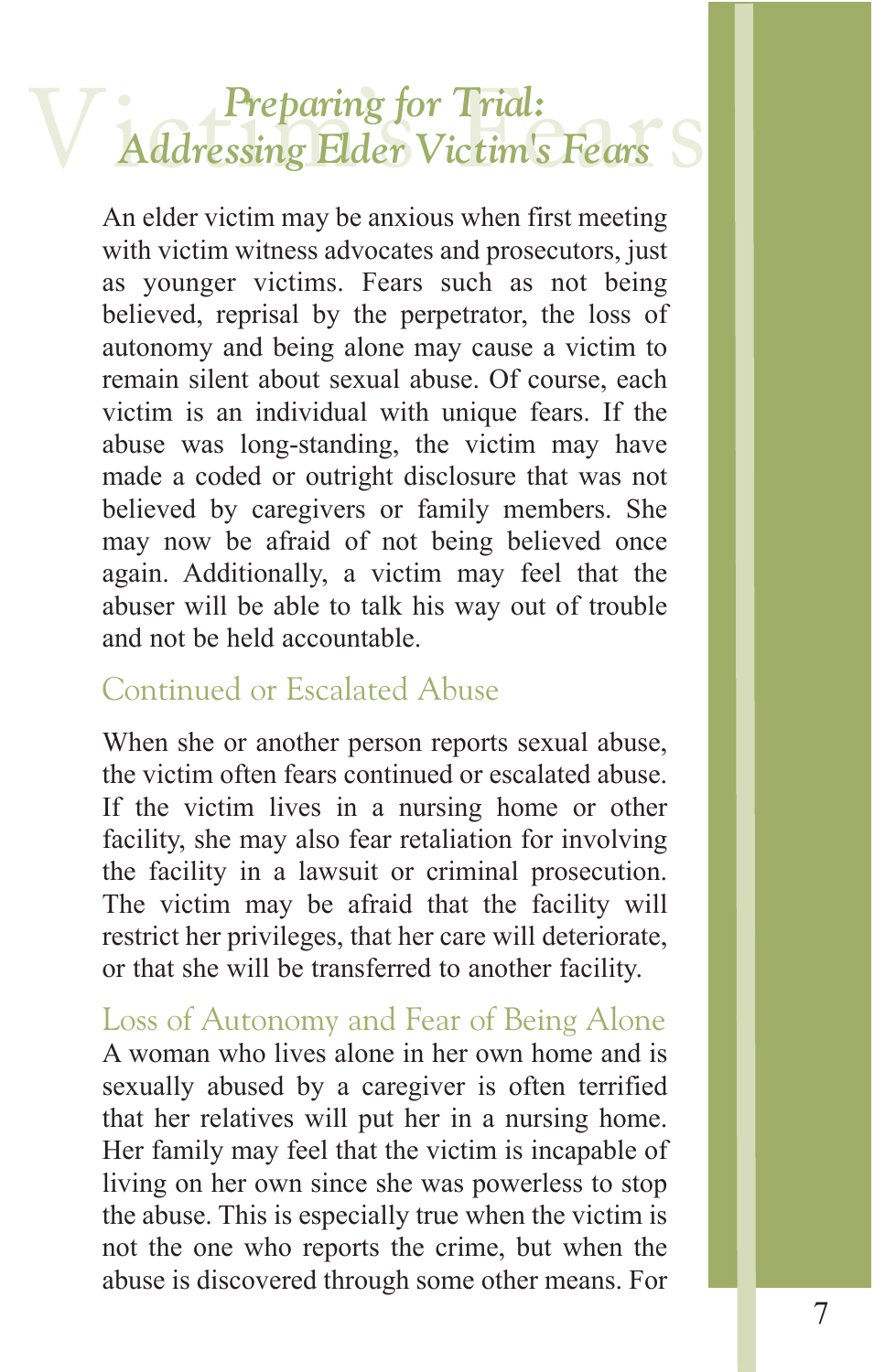some victims, the idea of being forced into a nursing home may be perceived as worse than tolerating the sexual abuse.

Abusive caregivers often isolate victims from friends and family creating emotional and physical dependency on the caregiver. In these situations, the victim may see the caregiver as the only person who can provide care for her. She may be torn between her fear of being alone if she reports the abuse and wanting the abuse to stop. The victim may be willing to put up with the abuse because she needs the caregiver to look after her.

#### Apprehension Towards the Criminal Justice Process

A victim may disclose the abuse but still not want to participate in its prosecution. Elders frequently say that they only have a few years left to live and do not want to spend that time repeatedly making court appearances. Some victims worry about the stress associated with testifying at trial and do not want the stress to adversely affect their health.

At the other end of the spectrum are elder victims who view the prosecution process as a chance for interaction. These victims tend to live alone and/or do not have a strong support system; thus, those involved with the case may be viewed as friends. In some cases, the victim may call daily just to talk to someone. Some victims may ask those working on their case to run errands for them or find time for a visit. Being aware of these possible actions and reactions will prepare staff to work with elder victims.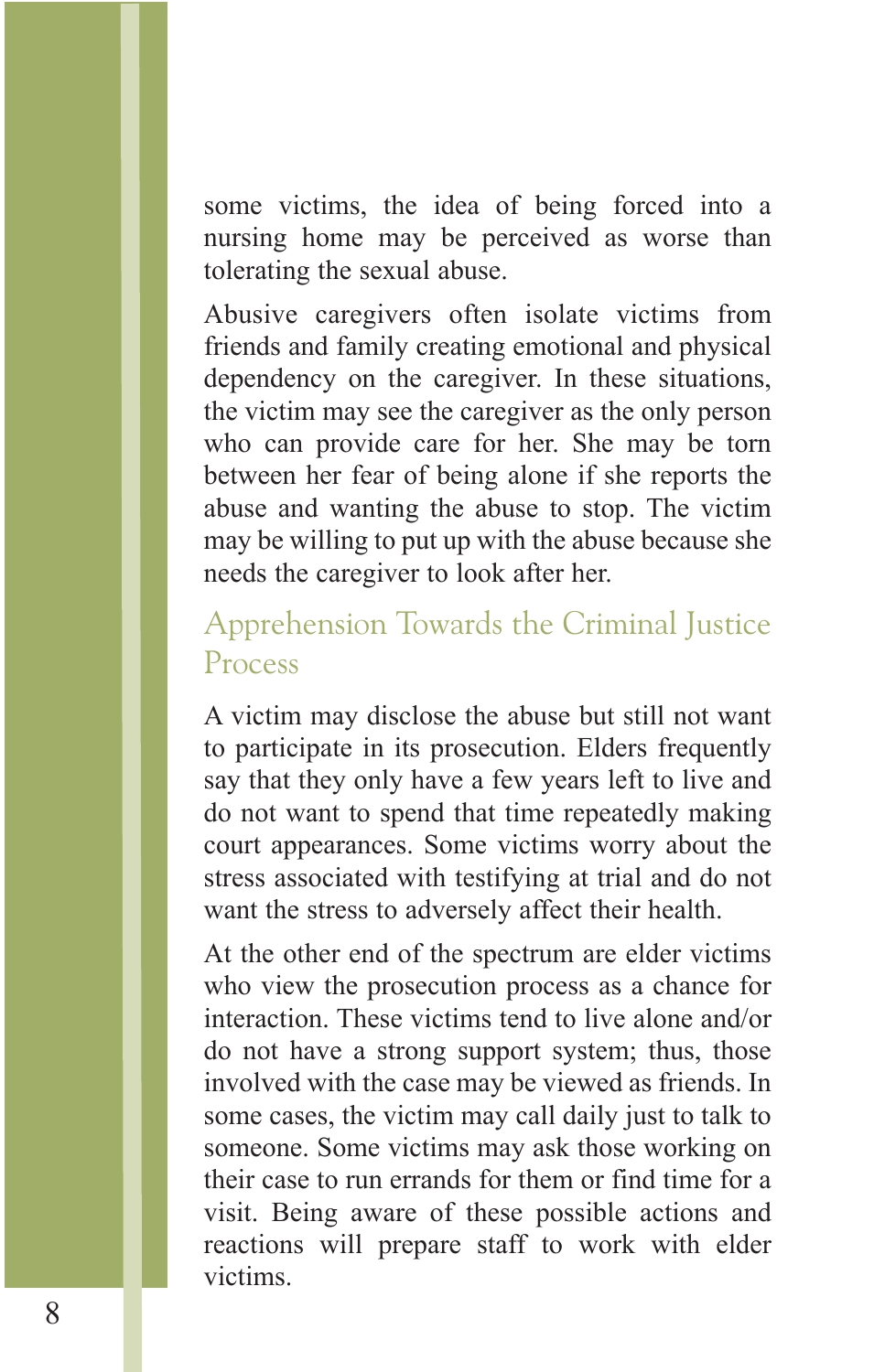# Interviewing<sup>\*</sup> <sup>1</sup>ng

*\*When the prosecutor is questioning the victim, there should be another witness (preferably a police officer) present so the prosecutor does not become a witness in his/her own case due to a victim's death, incapacitation or even credibility in court. If possible, the prosecutor should not conduct the initial interview for the same reason. This said, an advocate should also be present to provide emotional support to the victim.*

The most important part of interviewing an elderas with any sexual assault victim-is maintaining the victim's personal needs and dignity as the top priority. Asking the victim how she would like to be addressed, what word choices she prefers and allowing the interview to move ahead or end at her command is essential to building the comfort level necessary to discuss the intimate and painful details of a sexual assault.

#### Open-ended Questions

Interviewing an elderly victim in many ways should be modeled after the interview given to a child after an illeged case of sexual abuse. If the elder victim has any memory loss or cognitive conditions, the interviewer needs to be extra careful not to suggest answers or ideas to the victim. Preferably, the interviewer should use nonleading, open-ended questions to ensure the victim is recounting what happened and not just trying to please the interviewer. Interviewers should also pay close attention to ensure that they do not use judgmental or victim-blaming language at any point during interaction with the victim. These techniques are used in interviewing any victim of sexual violence, but may be especially important with elders due to the high likelihood of embarrassment and internalized guilt associated with sexual abuse.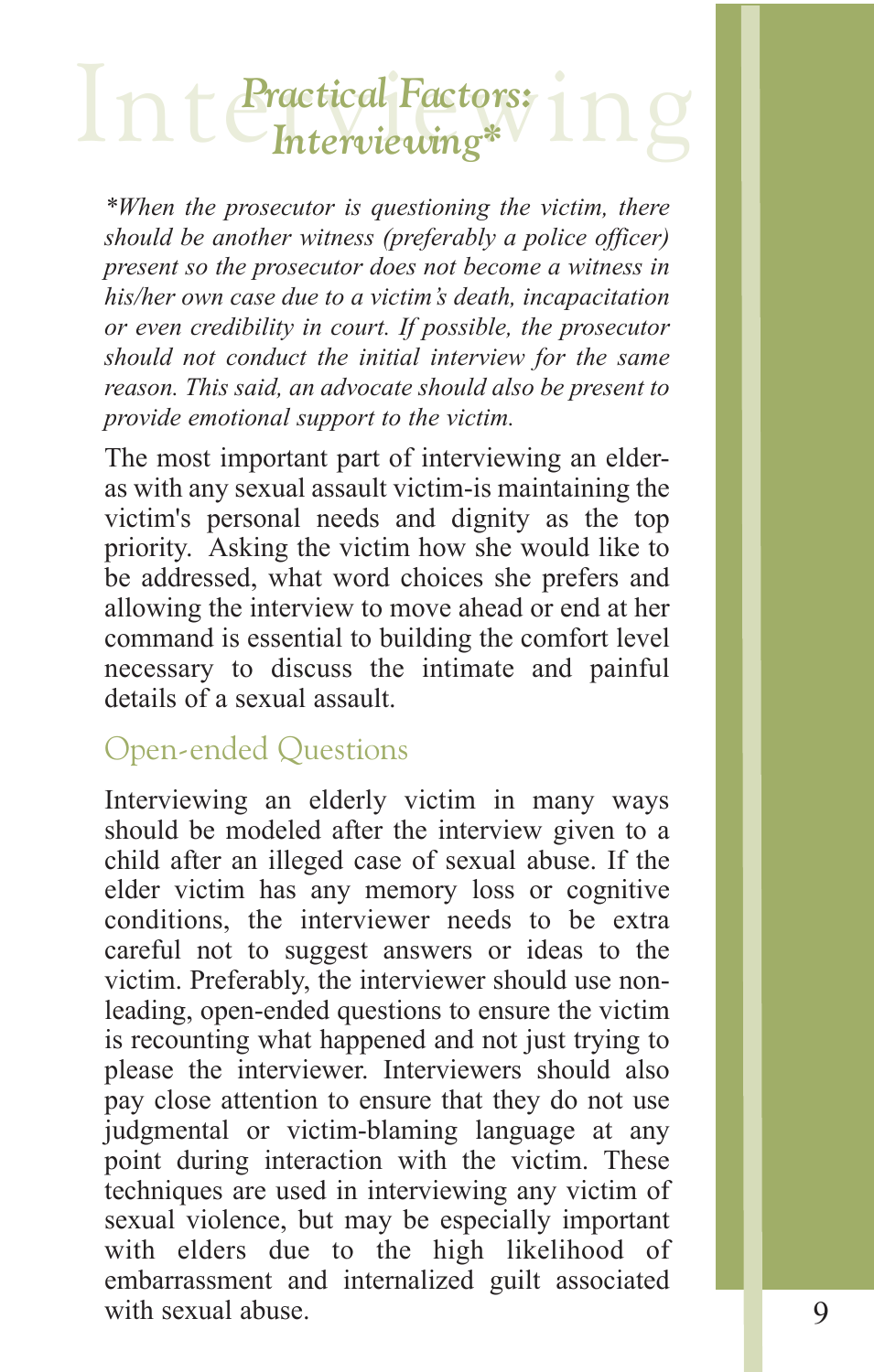#### Avoid Interruptions

When interviewing an elder victim, it is important to let her tell the story without interruption. Often professionals involved in the prosecution will interject to clarify something the elder said or to ask a question to elicit further details.

If interrupted, some elder victims have difficulty remembering where they were in the sequence of events. If short-term memory loss exists and numerous interruptions can exacerbate their recall difficulty. Some elder victims may also become resentful if interruptions happen too frequently. Although it may take longer to elicit pertinent details from elder victims, interrupting to speed up the interview is likely to be retroactive.

#### Medication and Mental State

Many elder victims take a variety of medications. The medications a victim takes may affect her ability to recall the events and communicate the events to the interviewer. For most elder victims, mid-morning is the best time to discuss the case because medications are typically working at full strength. However, if a patient has severe arthritis, later in the afternoon is often better since it may take the arthritic victim most of the day to move from one location to another comfortably. Asking the victim or her caregiver when she would feel best can be the easiest way to know when to schedule an interview.

It may also be beneficial for the interviewer to develop an understanding of the victim's mental status at the time the crime occurred. It is not uncommon for an elder's mental state to fluctuate during the day due to medication, sleeping and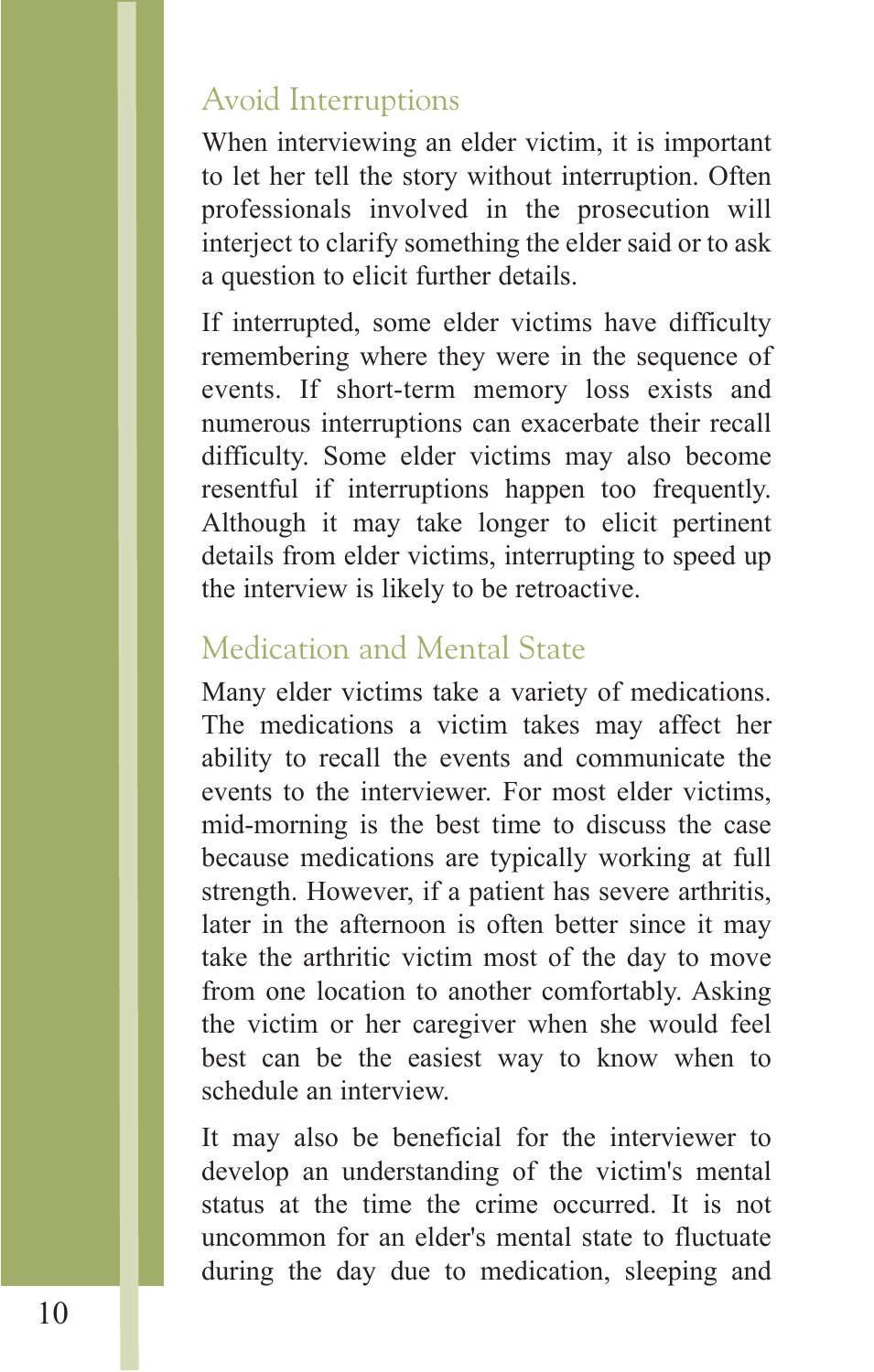eating patterns, etc. An elder could be "lost" at one point, and at other times be completely competent. These stages and extremes may vary with each elder, but it is helpful for an interviewer to understand the effect of medication on the individual. It should also be noted that perpetrators could increase, decrease or withhold medication for the purpose of victimization.

#### Scheduling and Respect for Routine

Another consideration when preparing for the elder victim to appear in court or at the prosecutor's office is scheduling. Some elder victims rely on others for transportation and care. Older victims often have many medical appointments. Victims may be the primary caregiver for others, which may also require scheduling considerations. Talking to the victim weekly can solve this problem since doctor's appointments are generally set far enough in advance. Be aware that if someone has active medical issues, appointments, emergency room visits and hospitalizations may be necessary during emergencies.

Elders are often wedded to their routines: they may wake at a specific time, eat at certain times and need their medications at certain times. Many elders not only have a set routine, but prefer to stay in a localized area with which they are familiar. Asking victims to come to the rape crisis center, courthouse or the District Attorney's office can upset this routine, which in turn can upset their sense of safety and security. Removal from familiar settings and routine patterns may explain in part,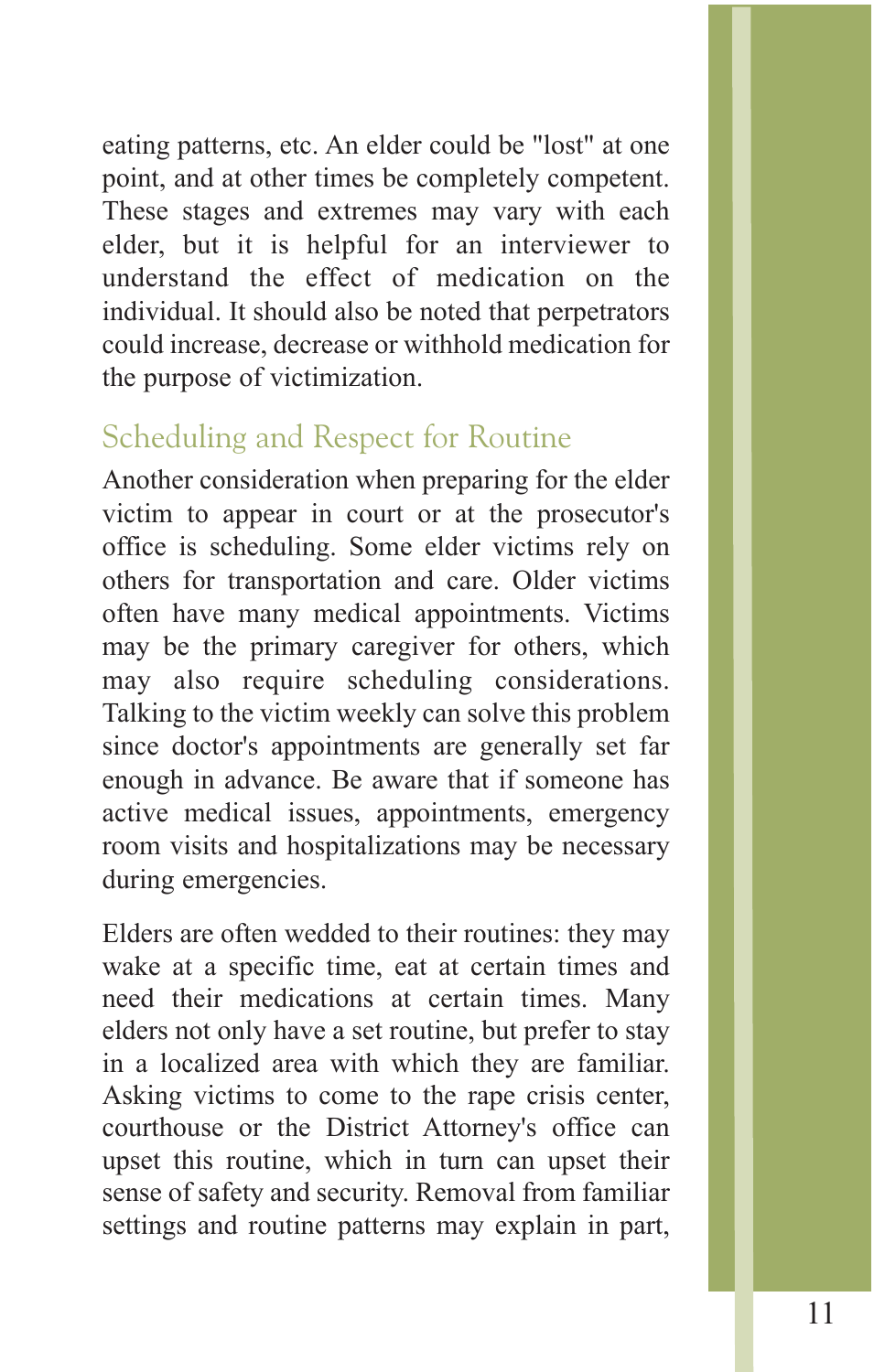why some victims appear confused and disoriented when at an office. For this reason, it may be preferable to first meet with victims in their own home or another familiar place.

Scheduling the first meeting with a victim at a location where she feels safe and comfortable is paramount in establishing rapport. Not only will meeting with the elder victim in her own home or space make her feel comfortable when she eventually does appear at an office, but having the first meeting on her turf avoids other problems that can arise. For instance, there can be various physical impediments to meeting in an office. The lights in buildings are often fluorescent, which are extremely bright and detrimental to an elder victim's vision. If a victim has a hearing problem, noisy offices can pose a problem. A cooperative victim may appear unfocused or unresponsive when in fact it may be the result of not being able to hear questions asked of her. Of course, in-home visits should only be scheduled if the home is a safe environment for both the interviewer and the victim.

> *Elders are often wedded to their routines; they may wake at a specific time, eat at a certain time and need their meditations at certain times.*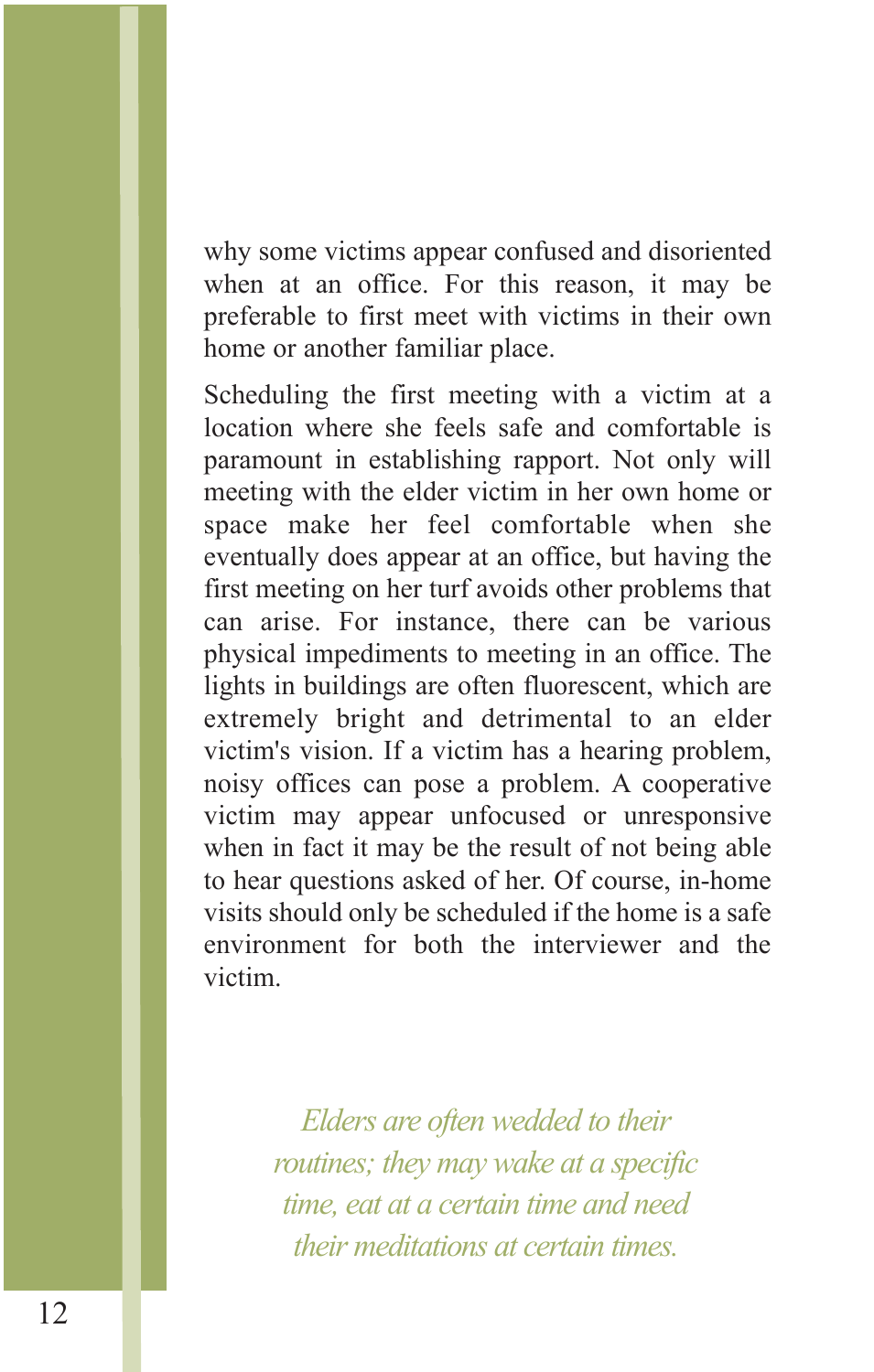# **A Practical Factors: C V**

#### Rehearsal for Trial

If the case gets to the trial stage, the elder victim will eventually have to testify in the sterile and intimidating environment of a courtroom. Since this can be traumatizing to any victim, young or old, it is preferable to have the elder victim go through the questions that will be posed to her in a mock trial setting in the actual courtroom where she will testify. Having a few people sit in the jurybox and in the judge's chair in advance of the trial will help the victim understand how the process works, thereby giving her a sense of control over the surroundings and minimizing her stress. If this is not possible, having a relative or health care attendant whom the elder victim trusts present during the testimony may provide the victim moral support.

#### Transportation Considerations

Lack of transportation to court is one of the most overlooked problems with elder victims. With most witnesses, the prosecutor calls on the telephone and tells them to appear at a certain hour. However, if an elder victim is homebound and without means of transportation, this is not possible. A caregiver will need to provide transportation as well as help the victim out of the house and into a waiting vehicle. If the victim resides in a nursing home, there may not be staff available to help the victim to court, or a charge may be issued by the home for such services. If there are stairs at the courthouse, someone will have to help the elder victim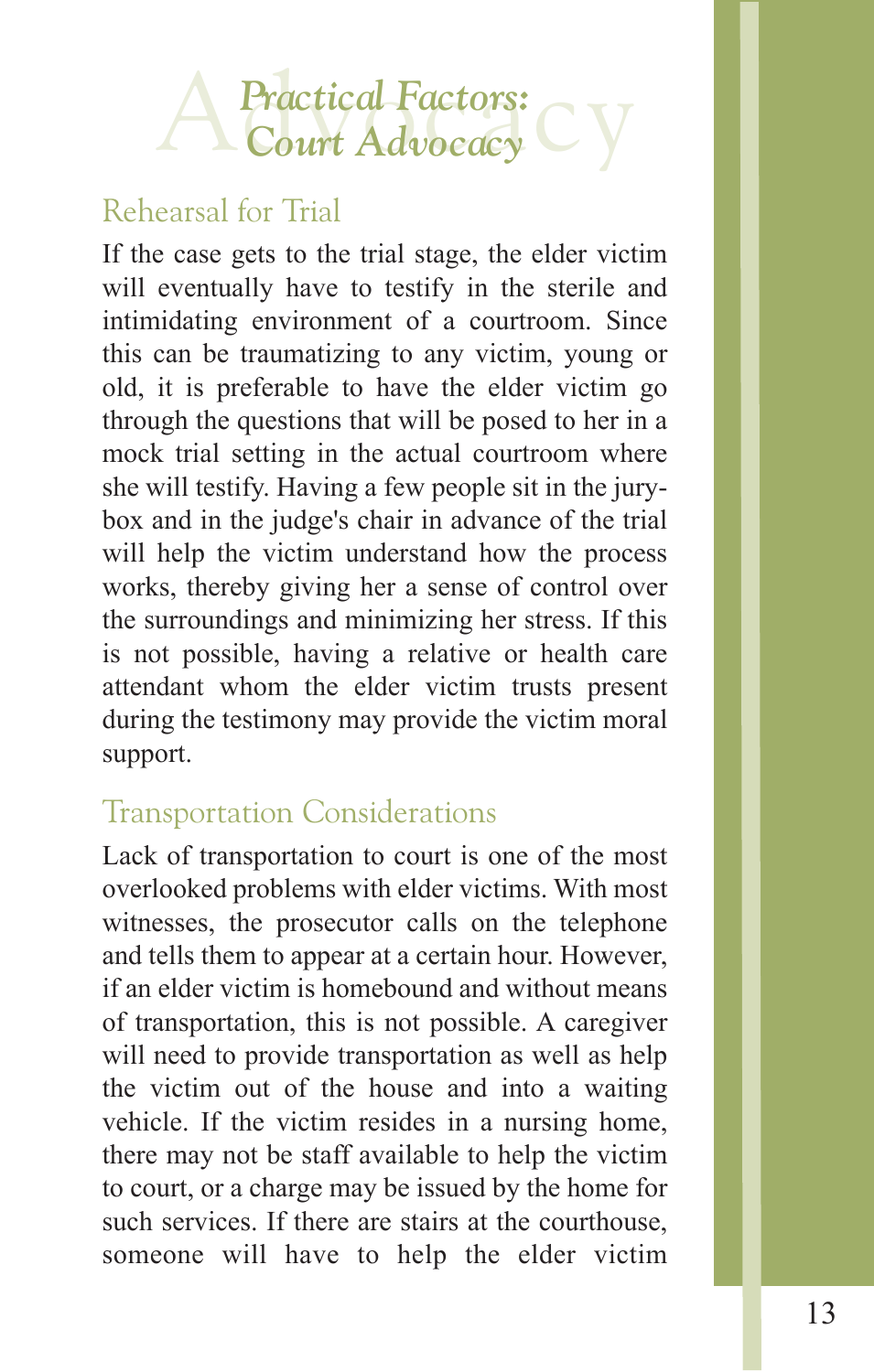negotiate the stairs upon arrival. It may be necessary to arrange for an ambulance. Even if the victim is in relatively good health, it may still be hard for an elder person to get to and from the courthouse. Taxis or other car service arrangements can greatly reduce the amount of stress an elder victim faces, but these services cost money.

#### At the Courthouse

Once the elder victim arrives at the courthouse, there are many physical issues that must be addressed. When a victim of any age appears in court, she is often required to wait for hours before testifying. While many prosecutors try to arrange a specific time for a witness to testify, trials are unpredictable and delays often occur. While this is frustrating for all witnesses, it poses many additional problems for elder witnesses. For example, what will be done at lunchtime? Can the victim eat a sandwich, or does she have special dietary needs? Are bathrooms easily accessible? Are medications required, and what time must the victim take them? Some needs can be met by the victim witness or rape crisis center advocates if they accompany the victim, but many situations will necessitate having the victim's health care professional accompany her to court. Crime Victim Compensation through the Pennsylvania Commission on Crime and Delinquency may cover the cost of having a healthcare professional with the victim. See the list of resources at the end of this booklet for additional information.

#### Maintaining Pretrial Communication

In every case, regardless of the age of the victim,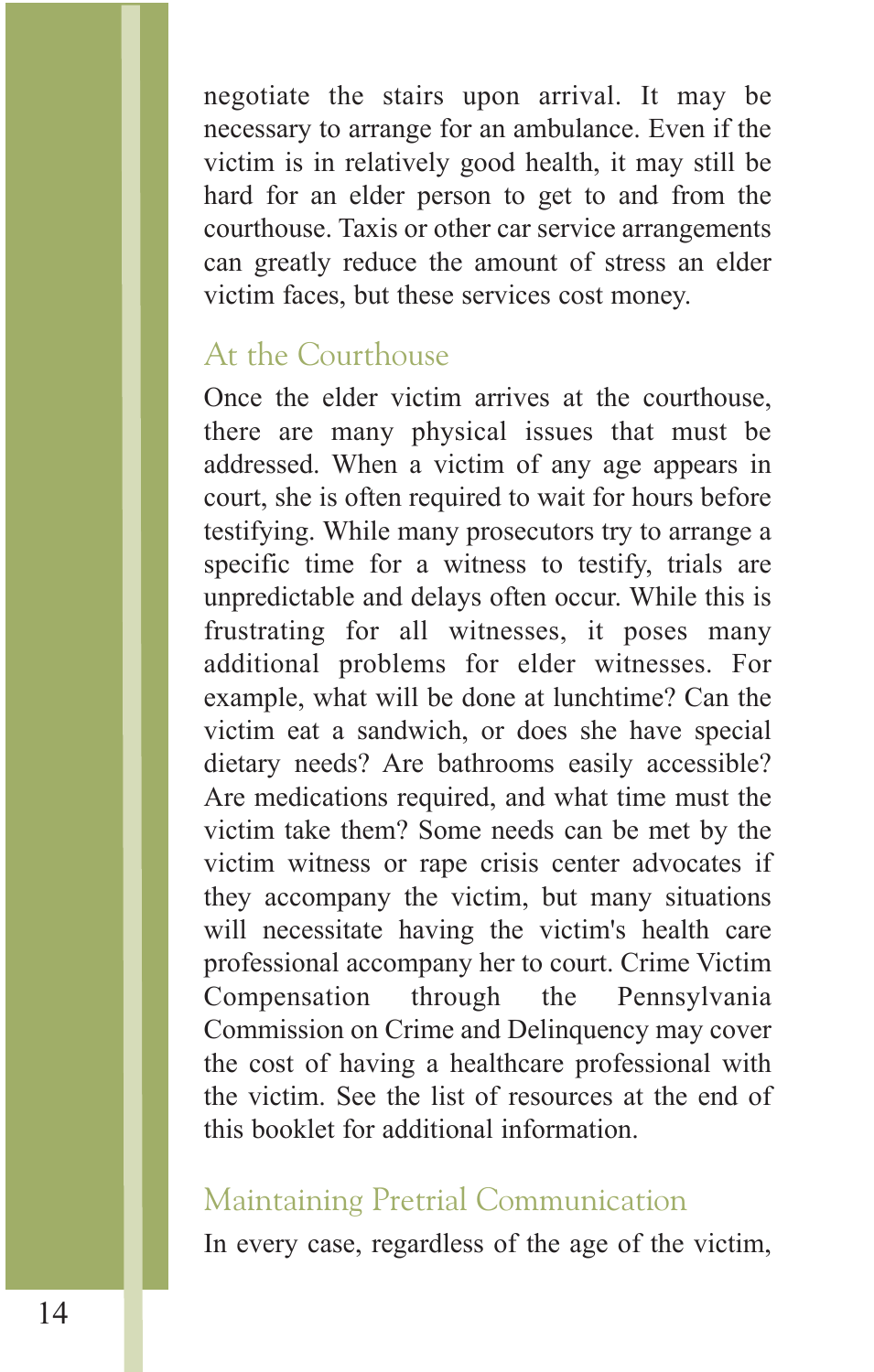the time between the occurrence of the crime and the time that it is reported and prosecuted is extremely crucial. Time is not a friend to justice. After an arrest is made, an average case takes six months to a year to get to trial. In a case involving an elder victim, the time delay between the crime and the trial may have catastrophic consequences. While a case is pending, an elder victims' memory may fade or she may get sick and even die. In cases where the elder victim is the only witness to the crime, her illness or death can mean the case will be dismissed. For this reason, it is important to maintain a relationship with the victim and to obtain progress reports on her health so the prosecutor will know if legal steps need to be taken to preserve the victim's testimony. If a victim in her eighties or nineties is in relatively good health, an illness can have a quick onset.

#### Pretrial Video Deposition

One way to preserve the victim's testimony in case of illness or death is to conduct a pretrial video deposition, or the videotaping of the victim's testimony. The judge, prosecutor and defense attorney must witness the videotaping of both the direct examination and cross-examination. Pretrial video depositions can only be done with the Court's permission and are allowed only under extreme circumstances. However, this method is favorable because if the victim is incompetent to testify at the time of trial or passes away in the interim, her testimony-via videotape-will still be seen by the jury. It also saves the victim from appearing in court. The downside to conducting a deposition is the chance that if the victim is competent to testify at the time of trial, she must do so. The videotape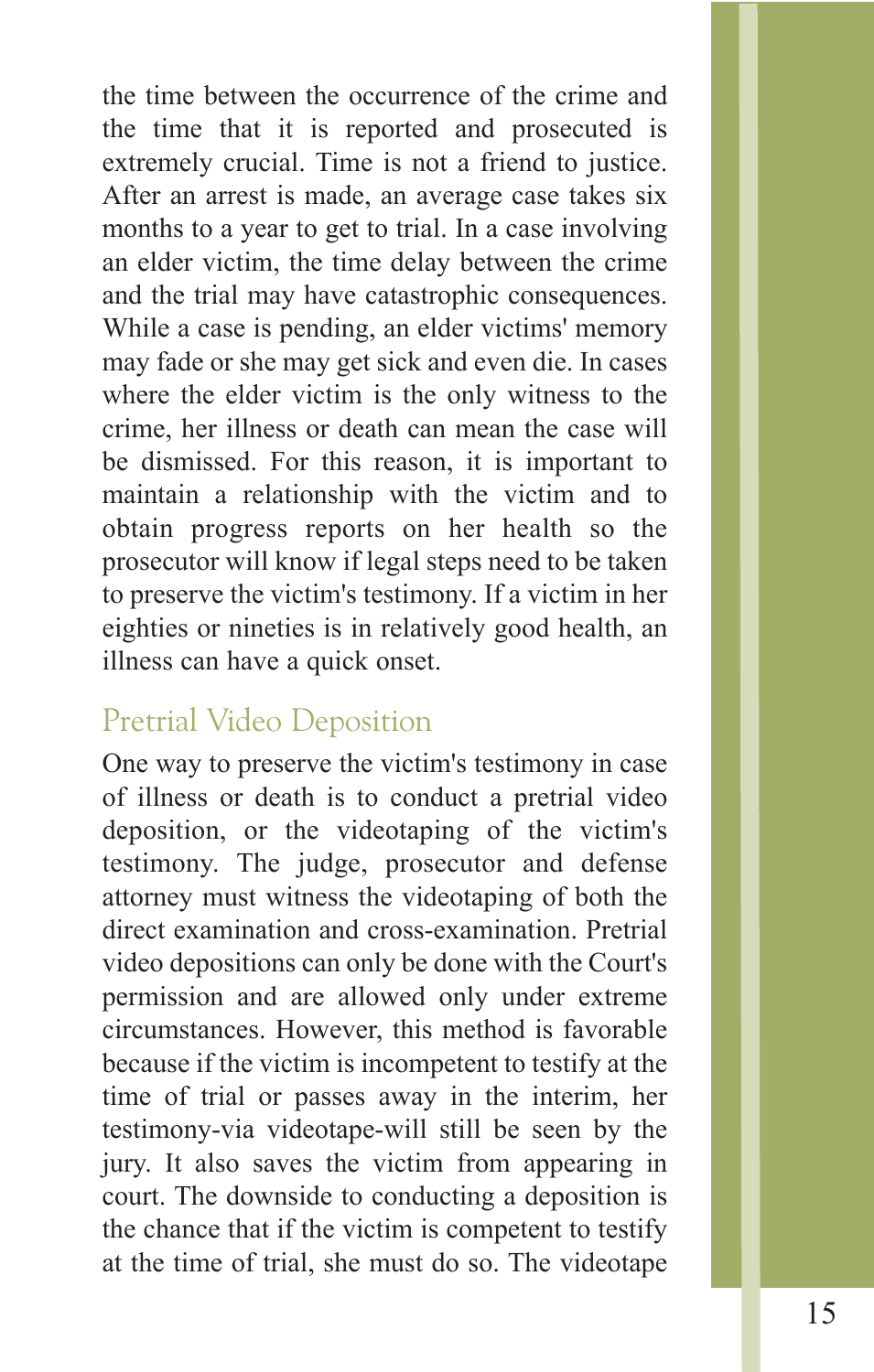will not be shown to the jury, but it will be turned over to the defense attorney during discovery. Thus, if the elder victim's testimony is inconsistent on any issue from how she testified on the videotape, the defense attorney will be able to cross-examine her about the inconsistencies.

#### **Competency**

One of the biggest problems prosecutors face when trying a case with an elder victim involves competency and related health issues. Each elder victim must be evaluated on a case-by-case basis to determine her competency to testify at trial. There is an extreme range of mental states among elder victims. An elder victim who has severe or terminal dementia may be totally incompetent to testify. One with Alzheimer's may or may not be competent to testify. With an Alzheimer's patient, determination of competency may vary from day to day or even hour to hour, depending on the state of the disease.

To determine if the victim is competent, refer to her doctor or another medical expert. Using the victim's doctor is ideal because she is most familiar with the victim's condition. It is ideal to have this individual testify about the victim's competency. The jury will respond better if a doctor is reporting a victim's competency, not just the prosecutor. Asking specific questions of the doctor, such as 'Would the victim remember a rape?' and 'How would the victim's condition affect her memory of the incident?' will help the jury understand the exact condition of the victim and how to best interpret the victim's ability to recall the events in question.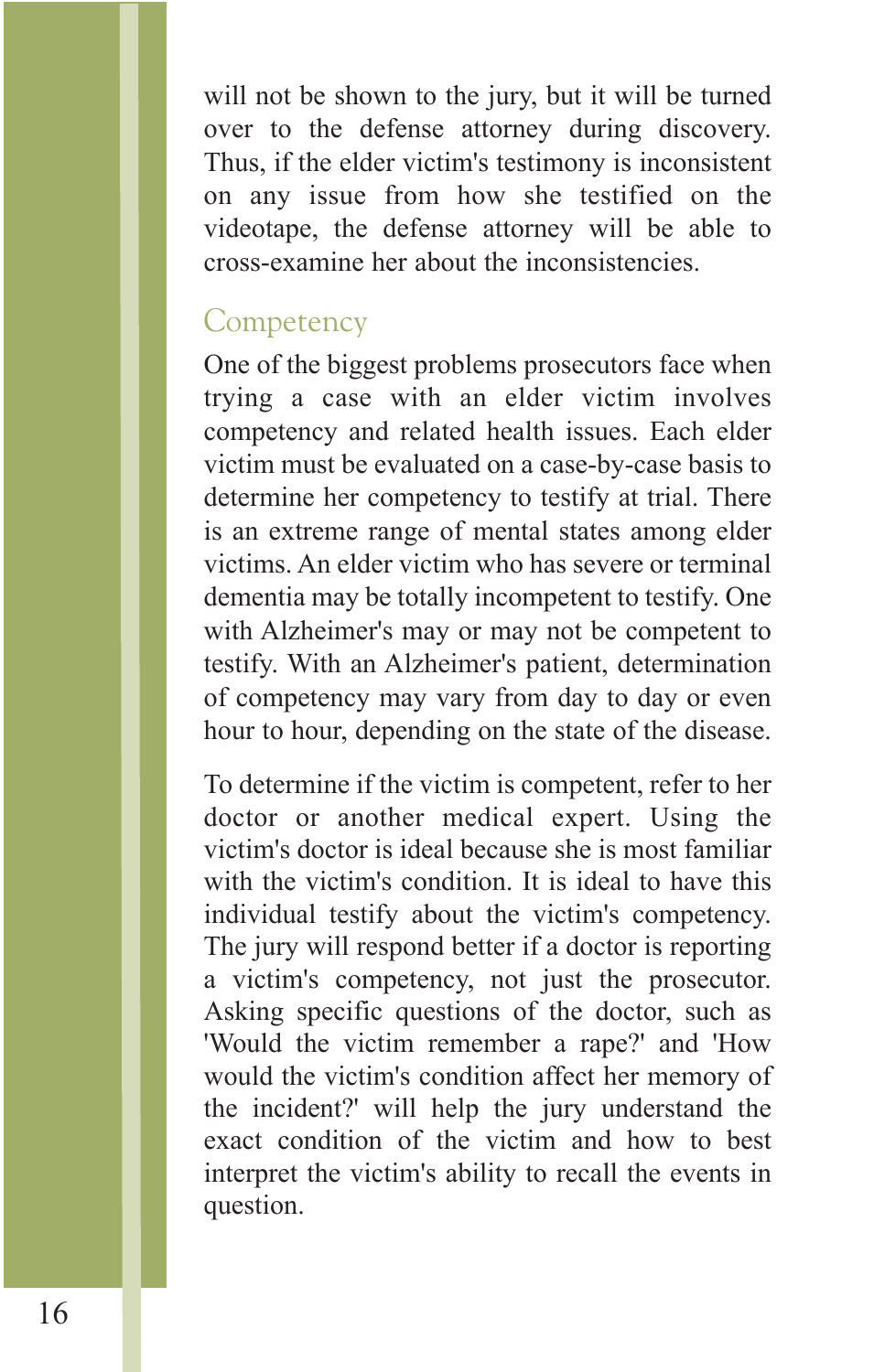If the elder victim was incompetent at the time of the crime, DNA evidence and/or the presence of the perpetrator's semen will prove the case because the victim can not grant consent to sex. A defendant's admission is another way the prosecutor can prove the case without the victim, as long as there is some other evidence to corroborate the confession. Because there is often a delay before the sexual assault of an elder victim is reported, there is often little physical evidence to corroborate the victim's testimony. If the elder victim is the only witness to the crime, there is no admission by the defendant and no physical evidence to corroborate the crime, a prosecutor will not be able to prove the charges if the victim is legally incompetent to testify.

Yet, even if the elder victim does not have dementia, Alzheimer's or another illness that affects her competency, there is likely to be some degree of memory loss with an elder victim. Memory loss and more specifically, short-term memory loss, can be frustrating to everyone, including the victim. There is no easy answer for this problem except to record the events as soon as possible. The elder victim can then refer to the notes to try to remember what she said immediately after the crime.

> *With an Alzheimer's patient, determination of competency may vary from day to day or even hour to hour, depending on the state of the disease.*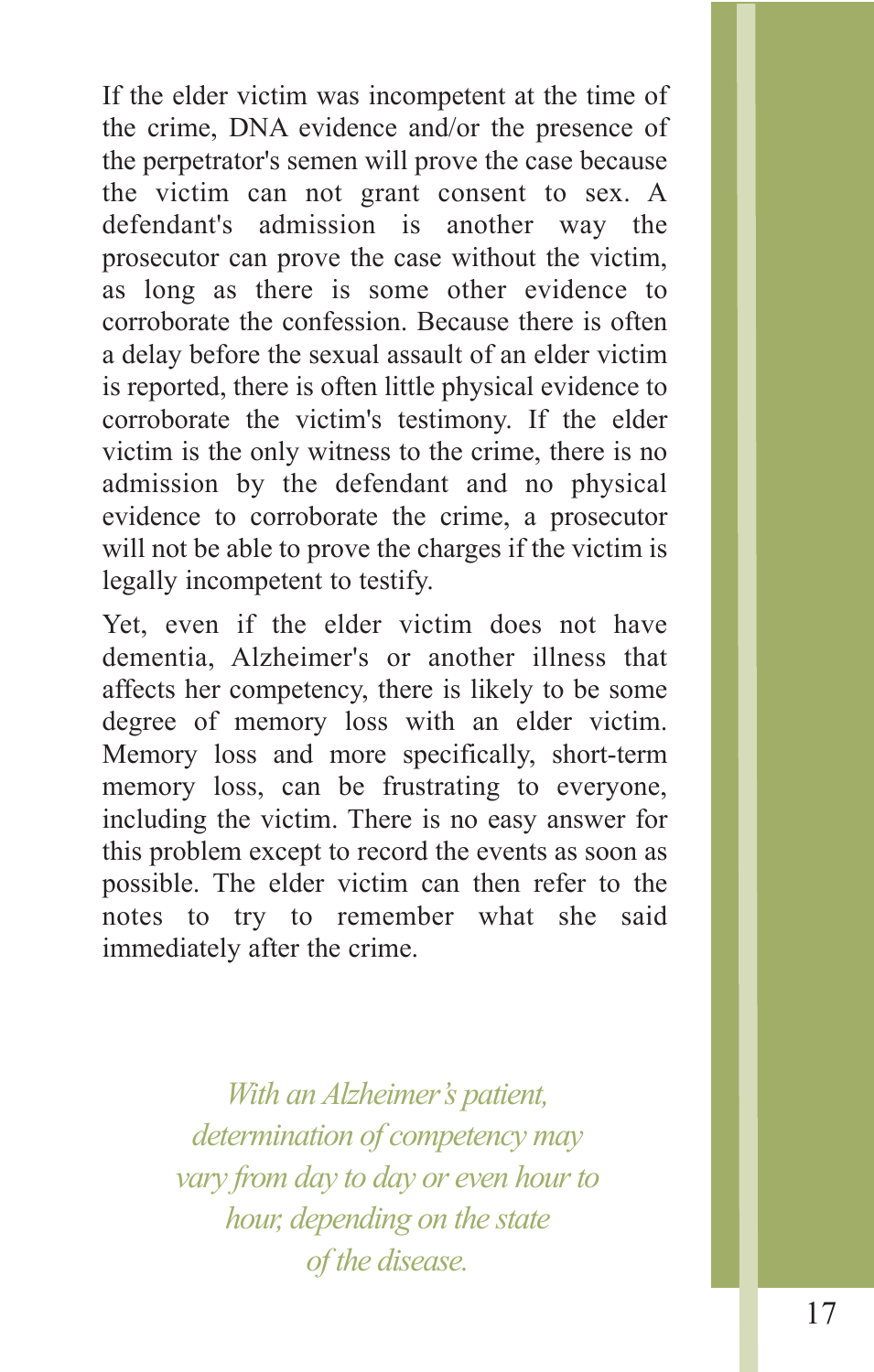#### *Conclusion*

While elder victims, victim service professions and prosecutors often face an uphill battle in bringing criminal cases of sexual assault to court, practical steps can be taken to assuage that process and successfully prosecute perpetrators. In taking these steps, it is essential to recognize that all victims experience sexual violence as a uniquely devastating experience-shaped by their personal views, coping mechanisms and support systems. It is important for all professionals who are part of the prosecution process to approach each victim as an individual. Preconceived notions and stereotypes are painful to a relationship with someone at any age. A balance must be found between an awareness of and sensitivity to generational differences and barriers and a respect for the inherent dignity and individuality of the elder victim.

Co-Authors: Jill Hoexter is Assistant District Attorney, Manhattan District Attorney's Office and Ann W. Burgess is Professor of Psychiatric Nursing, Boston College.

1 Pavlik, et al. 2001 Quantifying the problem of abuse and neglect in adults: Analysis of a statewide database.

Journal of the American Geriatrics Society 49:45- 48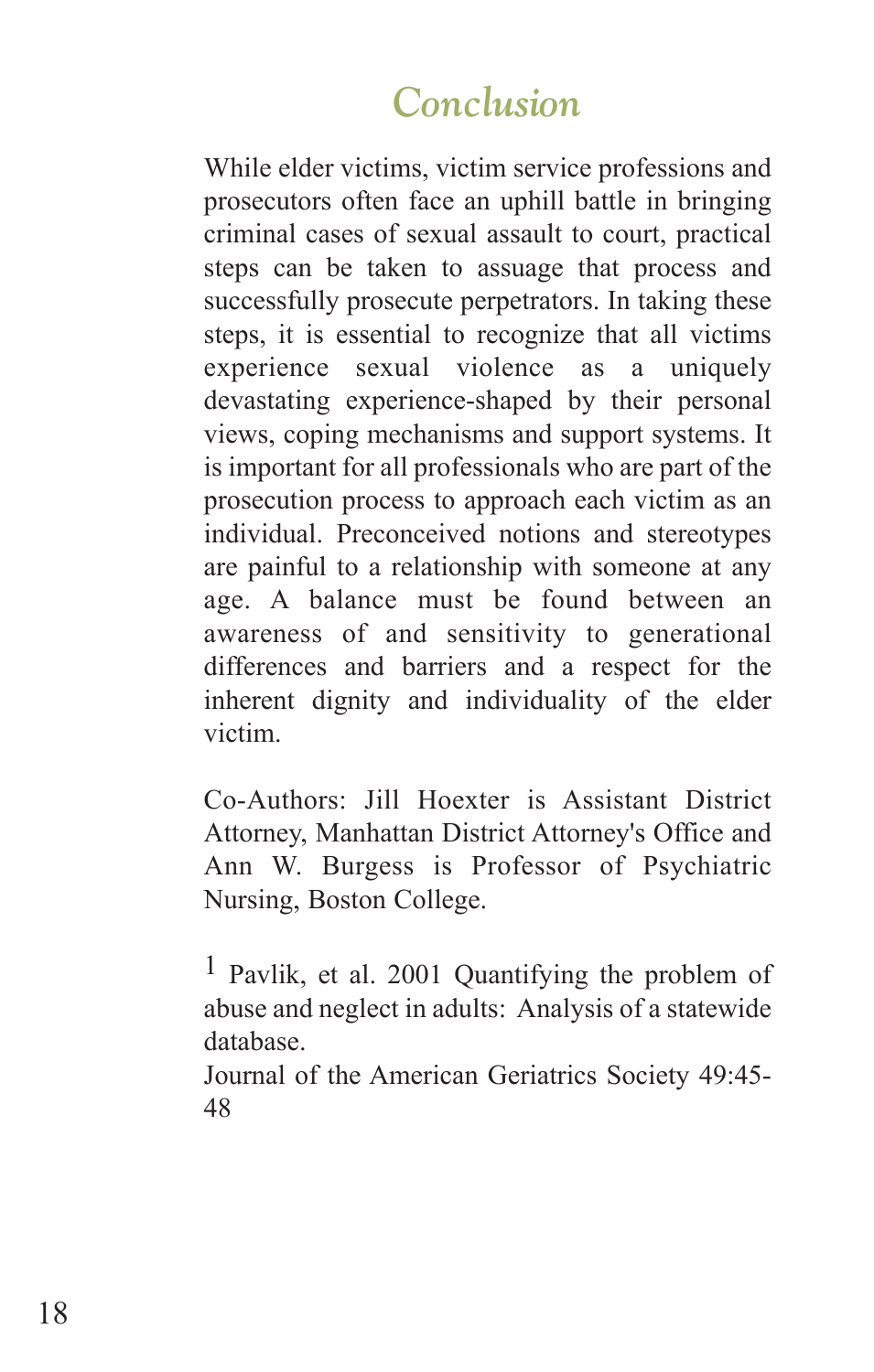### *Additional Resources:*

**Pennsylvania Department of Aging** www.aging.state.pa.us

**Pennsylvania Commission on Crime and Delinquency** www.pccd.state.pa.us

> **Pennsylvania Coalition Against Rape** www.pcar.org

**Pennsylvania District Attorney's Association** www.pdaa.org

**National Sexual Violence Resource Center** www.nsvrc.org

#### **National Center on Elder Abuse**

www.elderabusecenter.org

**The National Committee for the Prevention of Elder Abuse** www.preventelderabuse.org